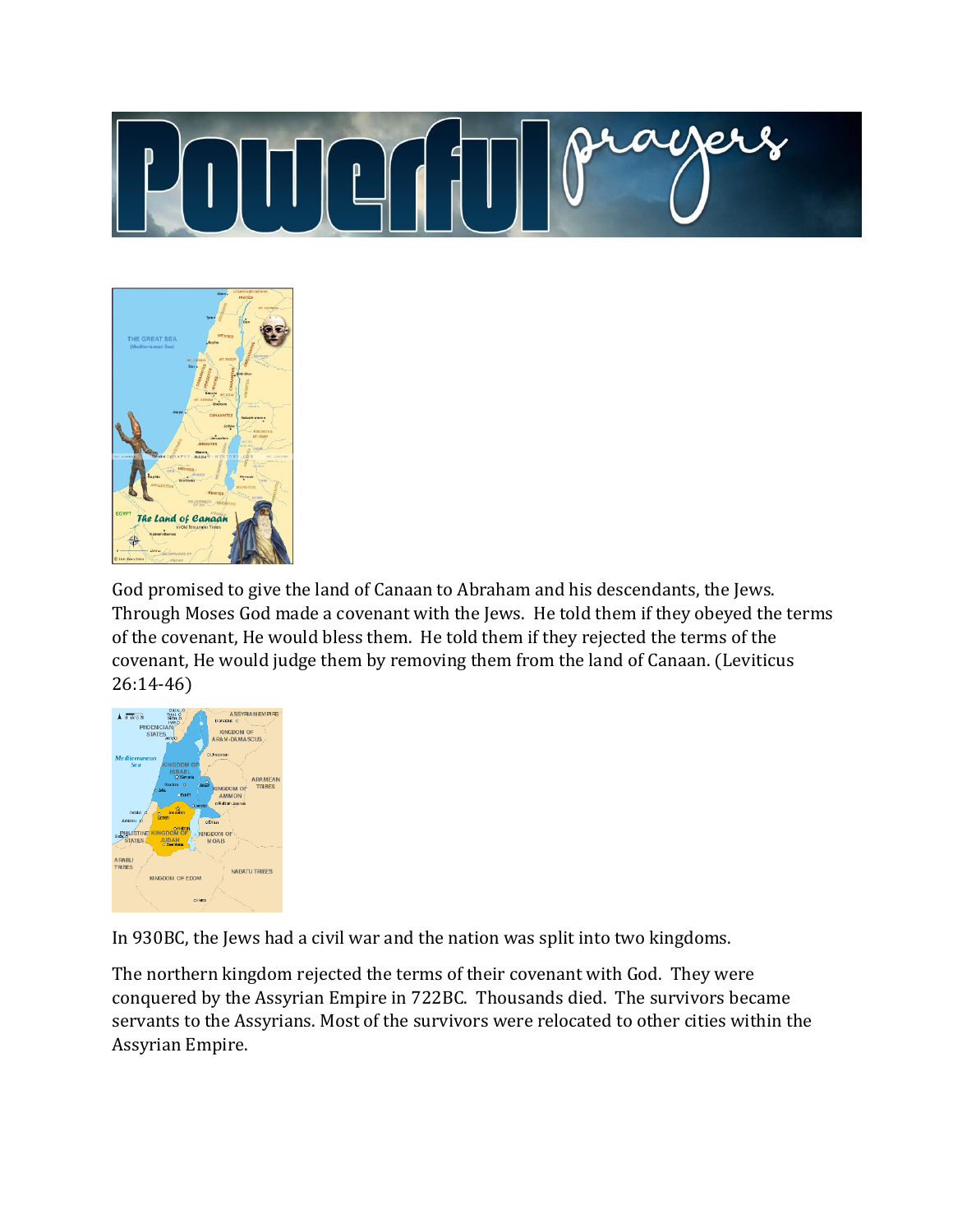The Jews in the southern Kingdom of Israel the terms of the covenant with God. They were conquered by the Babylonian Empire in 586BC. Thousands of them died. The survivors became servants to the Babylonians.



There was a small number of survivors that remained in the land of Canaan. Most of the survivors were relocated to other cities within the Babylonian empire.

What a tragedy. Thousands died. They lost their land in Canaan and most of their property. Their homes and land were desolate. Families were divided by the relocation. There living conditions in their new land was difficult. They were servants and slaves to the citizens of the cities they inhabited. The Jewish men could be forced into labor for their enemies and their women and children were not safe from abuse. It did not appear that there was a great future for their families, and it appeared that their nation was dissolved and scattered forever.

Before these events occurred, God gave Israel prophets that accurately predicted two these future events. These prophets also predicted that God would intervene and save them. They predicted that by His divine power God would…

- Send the Jews a messiah to rule over them.
- Make a new covenant with them.
- Cause them to keep this new covenant.
- Restore them to their land.
- Restore their national sovereignty.
- Make them a blessing to the whole world.
- Judge the wicked.

During their exile in Babylon, a series of very strange and miraculous sequence of events occurred. These events caused the Jews in exile to gain the favor of their rulers and their rulers sent them home.

As the people returned, they were disheartened. The temple of God had been leveled to the ground. The city of Jerusalem had been leveled. The temple and the city of Jerusalem was the hot spot of God's presence among the Jews. The temple and the city were the center of worship for the Jews.

Also, their land was heavily populated by new inhabitants that did not want them to return or to rebuild the temple or to rebuild Jerusalem.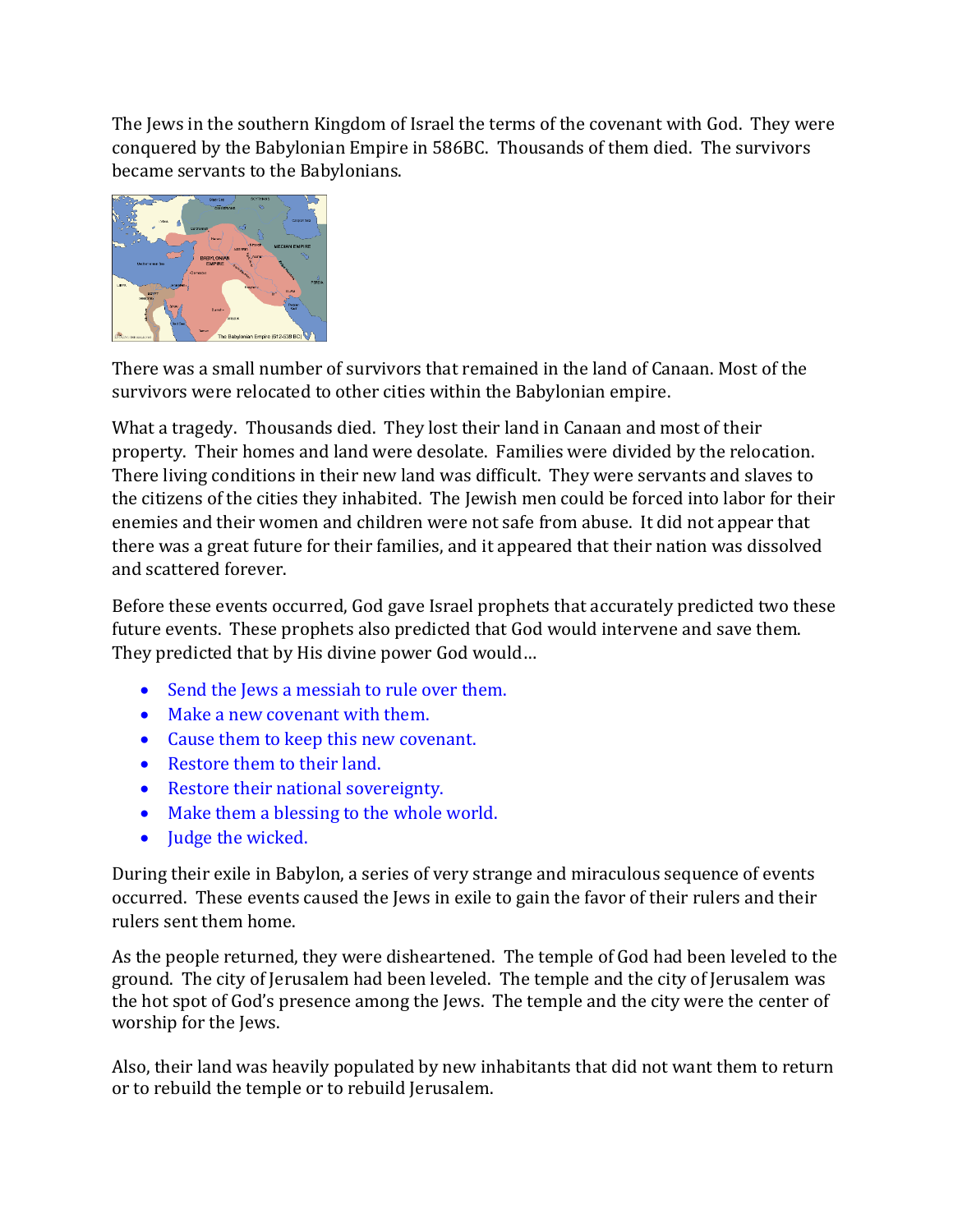God gave the Jews prophets to give them hope for their future and to encourage them to cooperate with God. Zechariah was one of those prophets.

One of those prophets was named Zechariah. Zechariah was a Levite and a descendant of priests in Israel. He was a righteous man and never forsook God for false gods.

While in exile, Zechariah began to receive prophecies from the Lord about the future of the nation of Israel and he delivered these prophesies to the Jews after the exile.

The book of Zechariah in the OT is the written record of the prophecies of Zechariah.

Zechariah predicted what other prophets had predicted before Him with some additional information.

- The messiah would enter Jerusalem riding on a donkey. (Zechariah 9:9)
- The messiah would be betrayed for 30 pieces of silver. (Zechariah 11:12-13)
- The messiah would remove their iniquity from the land in one day. (Zechariah 3:9)
- The messiah would be rejected first and the Jews would grieve over what they did to Him. (Zechariah 12:10-14)

Zechariah said that when the Jews repented, wonderful things would happen to the city of Jerusalem.

Listen to chapter 8.

Zechariah 8

1 Again the word of the Lord of hosts came, saying,

2 "Thus says the Lord of hosts: 'I am zealous for Zion with great zeal; With great fervor I am zealous for her.'

3 "Thus says the Lord: 'I will return to Zion, And dwell in the midst of Jerusalem. Jerusalem shall be called the City of Truth, The Mountain of the Lord of hosts, The Holy Mountain.'

4 "Thus says the Lord of hosts: 'Old men and old women shall again sit in the streets of Jerusalem, Each one with his staff in his hand Because of great age.

5 The streets of the city Shall be full of boys and girls Playing in its streets.'

6 "Thus says the Lord of hosts: 'If it is marvelous in the eyes of the remnant of this people in these days, Will it also be marvelous in My eyes?' Says the Lord of hosts.

7 "Thus says the Lord of hosts: 'Behold, I will save My people from the land of the east and from the land of the west;

8 I will bring them back, and they shall dwell in the midst of Jerusalem. They shall be My people And I will be their God, In truth and righteousness.'

9 "Thus says the Lord of hosts: 'Let your hands be strong, You who have been hearing in these days These words by the mouth of the prophets, Who spoke in the day the foundation was laid For the house of the Lord of hosts, That the temple might be built.

10 For before these days There were no wages for man nor any hire for beast; There was no peace from the enemy for whoever went out or came in; For I set all men, everyone, against his neighbor.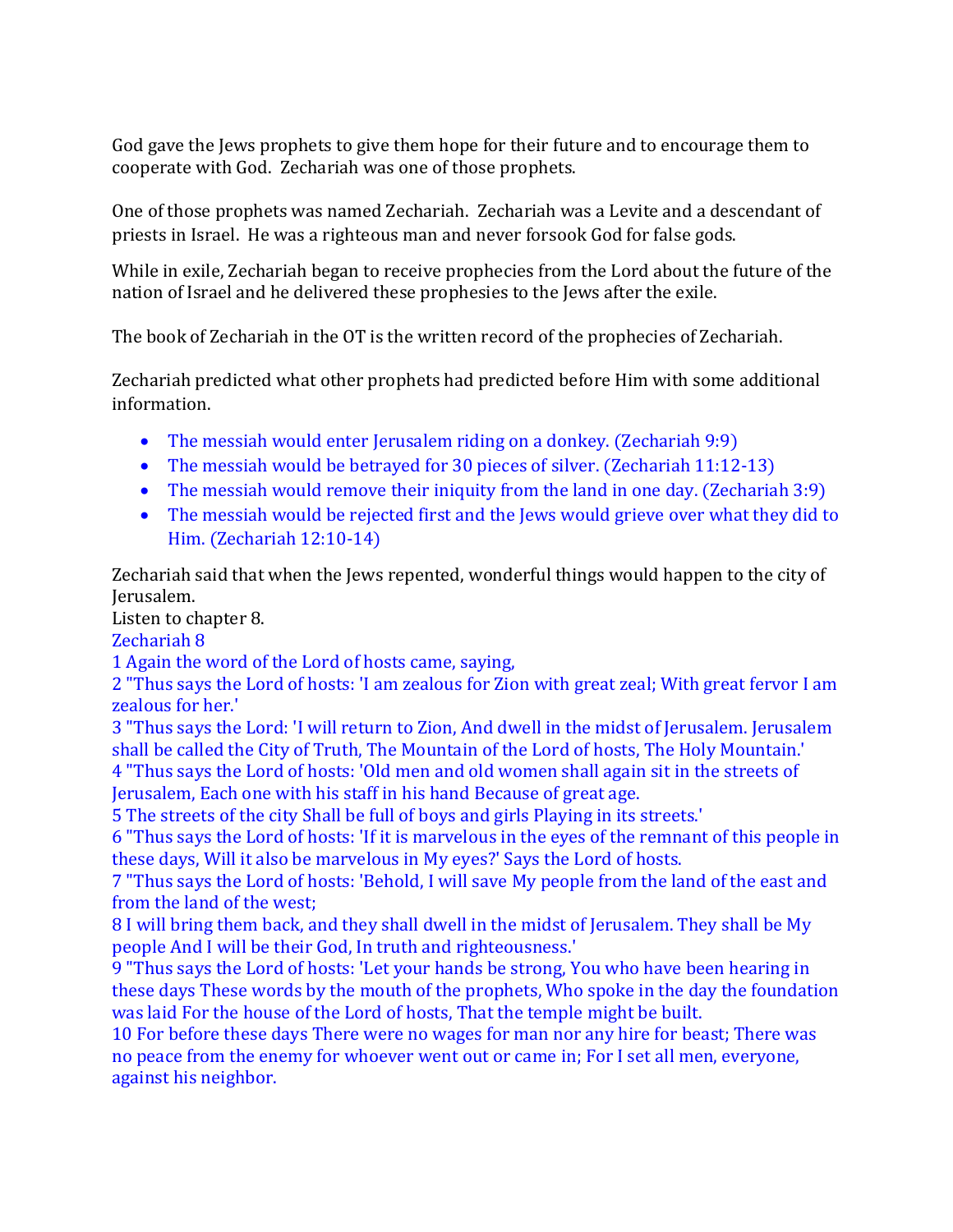11 But now I will not treat the remnant of this people as in the former days,' says the Lord of hosts.

12 'For the seed shall be prosperous, the vine shall give its fruit, the ground shall give her increase, And the heavens shall give their dew — I will cause the remnant of this people to possess all these.

13 And it shall come to pass That just as you were a curse among the nations, O house of Judah and house of Israel, So I will save you, and you shall be a blessing. Do not fear, let your hands be strong.'

14 "For thus says the Lord of hosts: 'Just as I determined to punish you When your fathers provoked Me to wrath,' Says the Lord of hosts, 'And I would not relent,

15 So again in these days I am determined to do good To Jerusalem and to the house of Judah. Do not fear.

16 These are the things you shall do: Speak each man the truth to his neighbor; Give judgment in your gates for truth, justice, and peace;

17 Let none of you think evil in your heart against your neighbor; And do not love a false oath. For all these are things that I hate,' Says the Lord."

18 Then the word of the Lord of hosts came to me, saying,

19 "Thus says the Lord of hosts: 'The fast of the fourth month, The fast of the fifth, The fast of the seventh, And the fast of the tenth, Shall be joy and gladness and cheerful feasts For the house of Judah. Therefore love truth and peace.'

20 "Thus says the Lord of hosts: 'Peoples shall yet come, Inhabitants of many cities; 21 The inhabitants of one city shall go to another, saying, "Let us continue to go and pray

before the Lord, and seek the Lord of hosts. I myself will go also."

22 Yes, many peoples and strong nations Shall come to seek the Lord of hosts in Jerusalem, and to pray before the Lord.'

23 "Thus says the Lord of hosts: 'In those days ten men from every language of the nations shall grasp the sleeve of a Jewish man, saying, "Let us go with you, for we have heard that God is with you."'"

NKJV

# 1. The city of Jerusalem would be rebuilt.

It would be a glorious city. God would dwell in the midst of the city and people's lives would be blessed and transformed.

2. The city of Jerusalem would be a safe place for the Jews protected by God from the threat of their enemies.

It would be safe place from their enemies but also because of the way the people loved one another.

# 3. The city of Jerusalem would be filled with people.

In Zechariah 2 the city is described as a city without walls because the walls of the city could not contain the number of people that would live there. Both the young and the old would dwell there and fill the streets of the city.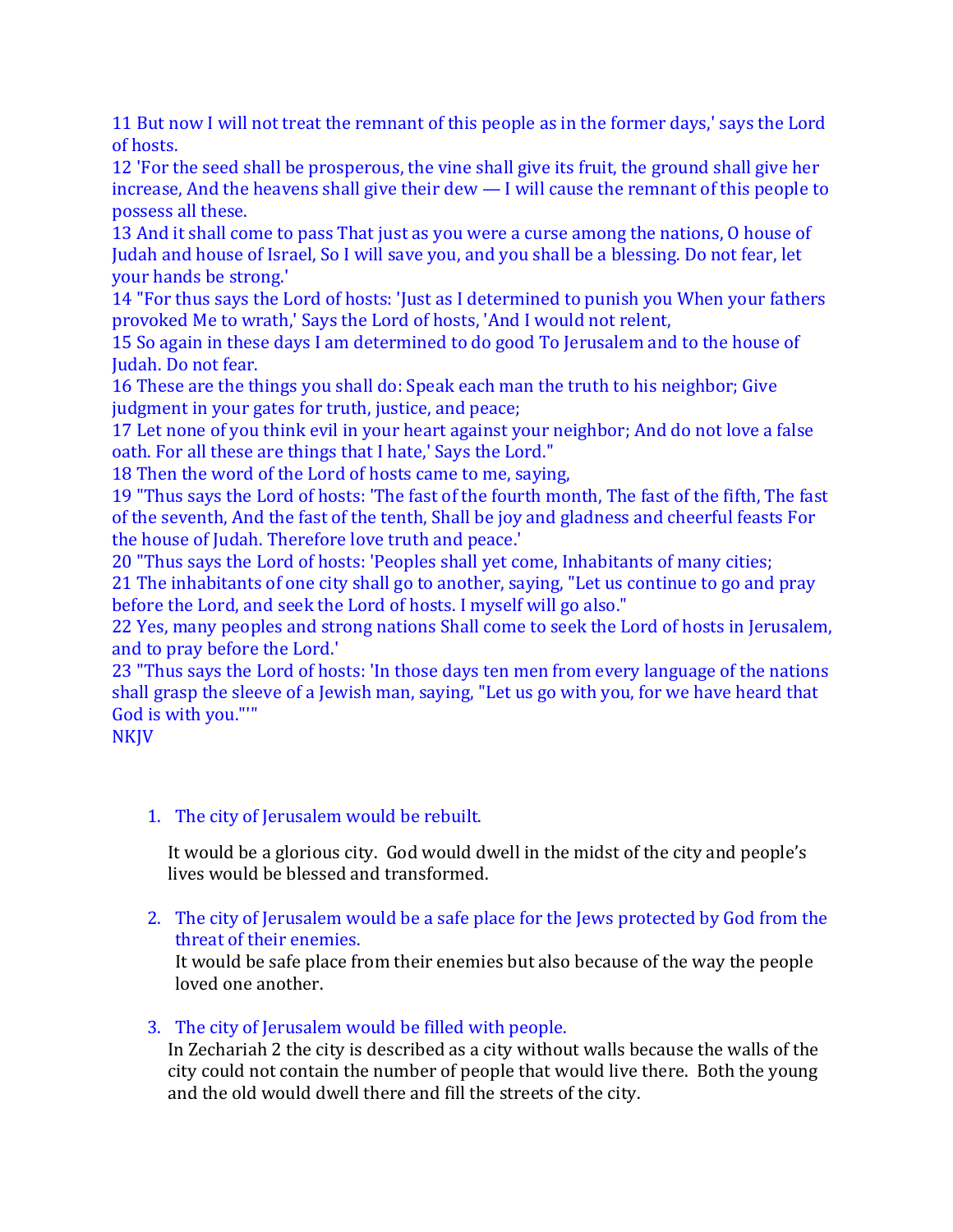4. The city of Jerusalem would become the center of worship for people that were not living in Jerusalem. People would travel there just to worship there. The city would be called the city of truth. The Jews and the city of Jerusalem would be a blessing to the whole world.

Zechariah gave the people incredible hope with this prophecy. But he also challenged them to obey God. The prophecy was sure but the timing of the fulfillment of the prophecy would be determined by their obedience to their messiah.

As we know now, the Jews rejected their messiah. His name was Jesus. The rest of the prophecy of Zechariah will not be fulfilled unto the Jews are awakened to what they did to their messiah and repent. They will be awakened, and they will repent!

Romans 10:1 10 Brethren, my heart's desire and prayer to God for Israel is that they may be saved. **NKJV** 

Romans 11:25-29

25 For I do not desire, brethren, that you should be ignorant of this mystery, lest you should be wise in your own opinion, that blindness in part has happened to Israel until the fullness of the Gentiles has come in.

26 And so all Israel will be saved, as it is written: "The Deliverer will come out of Zion, And He will turn away ungodliness from Jacob;

27 For this is My covenant with them, When I take away their sins."

28 Concerning the gospel they are enemies for your sake, but concerning the election they are beloved for the sake of the fathers.

29 For the gifts and the calling of God are irrevocable. NKJV

We are to pray for the peace of Jerusalem and the Jews to be saved based on prophecy.

Powerful prayers are prayers that we pray based on prophecy!

There are many things in scripture that reveal the future to us. Our knowledge of these prophecies is critical to the power of prayers for others. If we believe the prophecy, we will pray fervently for those we love. If we do not believe the prophecy, we will not pray fervently.

God has revealed the future to us.

Hebrews 9:27 27 And as it is appointed for men to die once, but after this the judgment, NKJV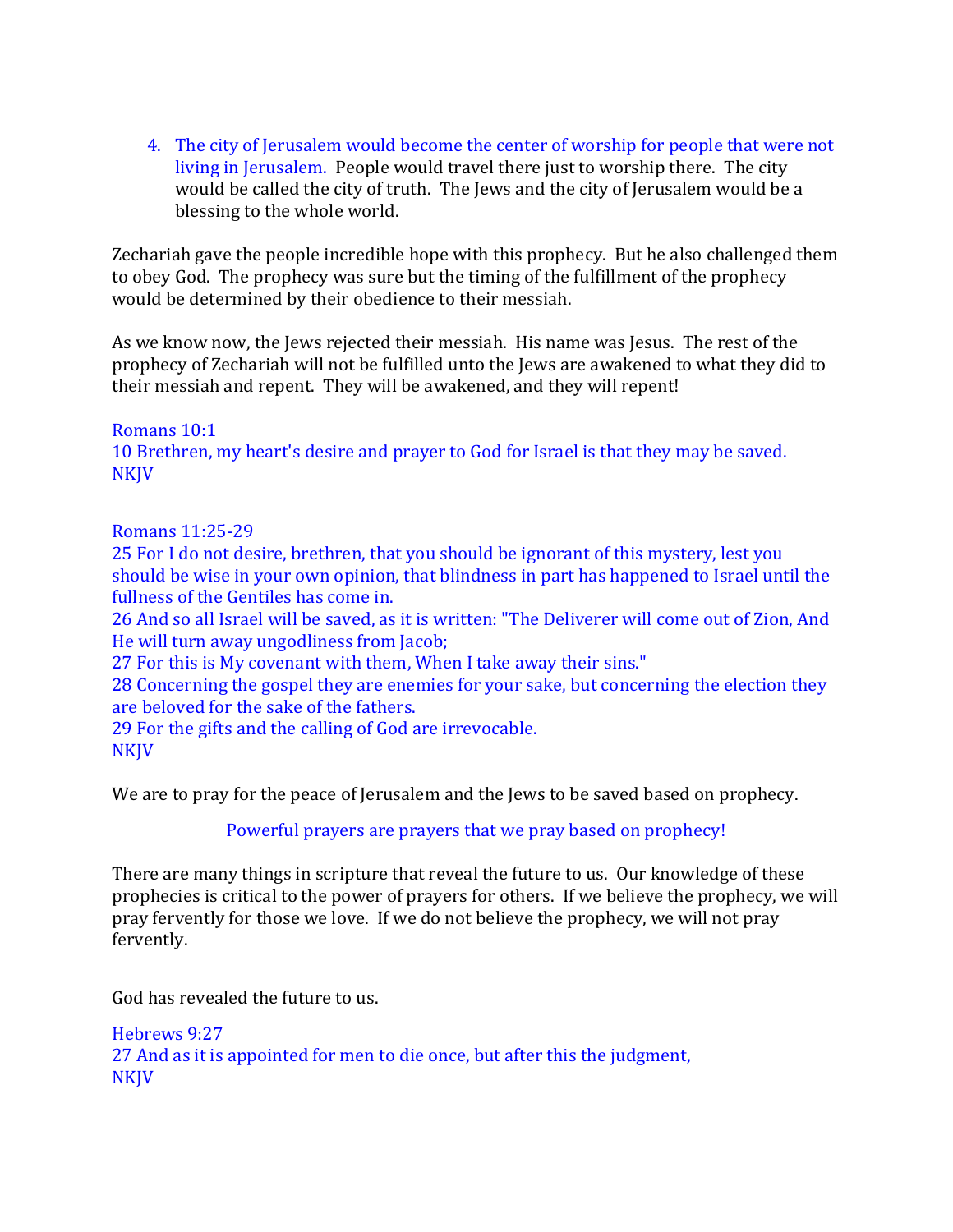Matthew 16:27

27 For the Son of Man will come in the glory of His Father with His angels, and then He will reward each according to his works. NKJV

Matthew 24:30-31

30 Then the sign of the Son of Man will appear in heaven, and then all the tribes of the earth will mourn, and they will see the Son of Man coming on the clouds of heaven with power and great glory.

31 And He will send His angels with a great sound of a trumpet, and they will gather together His elect from the four winds, from one end of heaven to the other. NKJV

### Matthew 25:31-34

31 "When the Son of Man comes in His glory, and all the holy angels with Him, then He will sit on the throne of His glory.

32 All the nations will be gathered before Him, and He will separate them one from another, as a shepherd divides his sheep from the goats.

33 And He will set the sheep on His right hand, but the goats on the left. 34 Then the King will say to those on His right hand, 'Come, you blessed of My Father, inherit the kingdom prepared for you from the foundation of the world: **NKJV** 

Matthew 25:41

41 "Then He will also say to those on the left hand, 'Depart from Me, you cursed, into the everlasting fire prepared for the devil and his angels: **NKJV** 

We should earnestly pray for the salvation of others based on our knowledge of the future.

What about the future of our church?

In 1984, like Israel, our church and its people did not appear to have a lot of promise for its future. The church had been in decline since the early 70's. One Easter Sunday in the 1960's, about 1600 people attended the service. In 1984, the church was averaging about 60 people in the Sunday morning worship service. There were three services a week in 1984 but the only service in this auditorium was on Sunday morning in order to save money on utilities. The church had paid off the debt it owed on the buildings the church owned but there was a lot of maintenance and updating that needed to be done to the buildings. The church was barely scraping by financially. There were only a few youths that regularly attended Western Hills. They did not need the church bus the church owned at that time. They could get their whole youth group in a volks wagon. There was only one child under the age of three to care for in our nursery wing.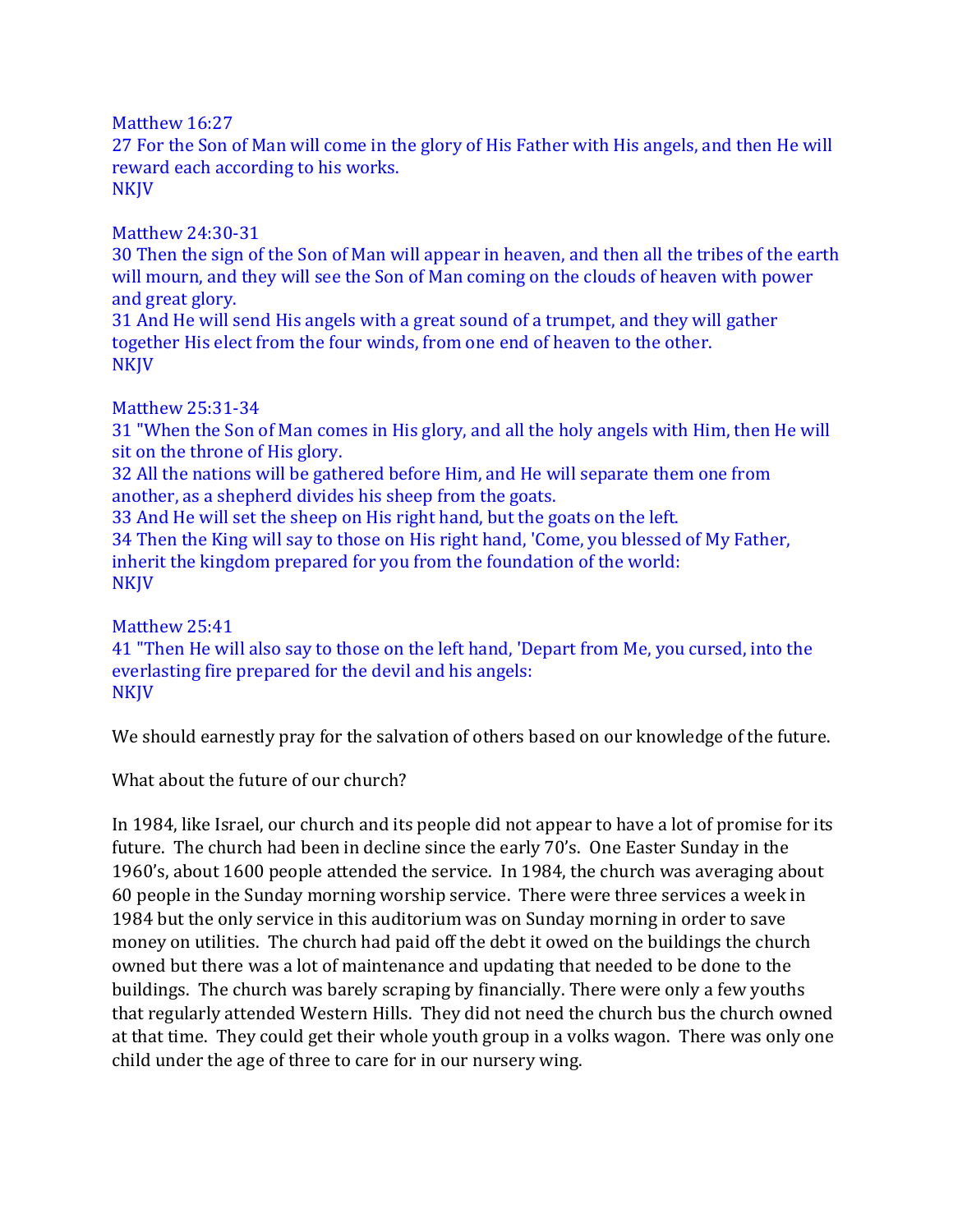Not only had the church been in decline but the community was in decline. The median income in this area was one of the worst in Oklahoma. The crime rate in this area was one of the worst in Oklahoma. This area is still called Felony Square by members of the highway patrol. When I drove around the area, I noticed so many of the windows of homes had bars. Before I accepted the call, I did a survey of the 21 SBC churches that were within 2 miles of this campus. They all had seen a decline in attendance from 1978-1984 except one. Many believers that lived in this area were driving outside our community to attend church. Through man's eyes, it did not appear that this church had a lot of promise for growth for impacting this community or OKC.

In August 1984, I accepted the call to be the Pastor of our church. I was 29 years old. Debbie and I had two children. The leadership of the church said they could pay me 25k a year to be their Pastor. That was the same salary I made as the youth minister at my previous church. At my previous church, I had just taken 120 people to Falls Creek. The youth group I pastored was twice the size of the entire congregation at Western Hills.

Why would I accept this call when it did not appear that the church had a lot of promise?

There were several reasons.

I believed God said that my ministry at our church in Yukon, Ok. Was finished.

I believed God said I was ready to serve a congregation as their pastor.

I believed God was calling me back to serve on the south side. I believe that God moves people by calling them to a place.

But why Western Hills? There are lots of churches on the south side of OKC.

This ancient prophet Zechariah and his prophecy about Israel had come to mean a lot to me personally over a year before I was contacted by the people of Western Hills about being their Pastor. We thought so much of this prophet that we even named our second born son after him.

My decision to accept the call was based on my faith that what God did for Israel, God would do for this church.

1. The church would be rebuilt.

God would rebuild it by His Spirit. The church is people. It would be a glorious group of people. God would dwell in their midst and people's lives would be transformed.

- 2. The church would be a safe place. The people would be protected from it's enemy, Satan. It would be a safe place because of the way the people loved one another.
- 3. The church would be filled with people. It would be a church without walls.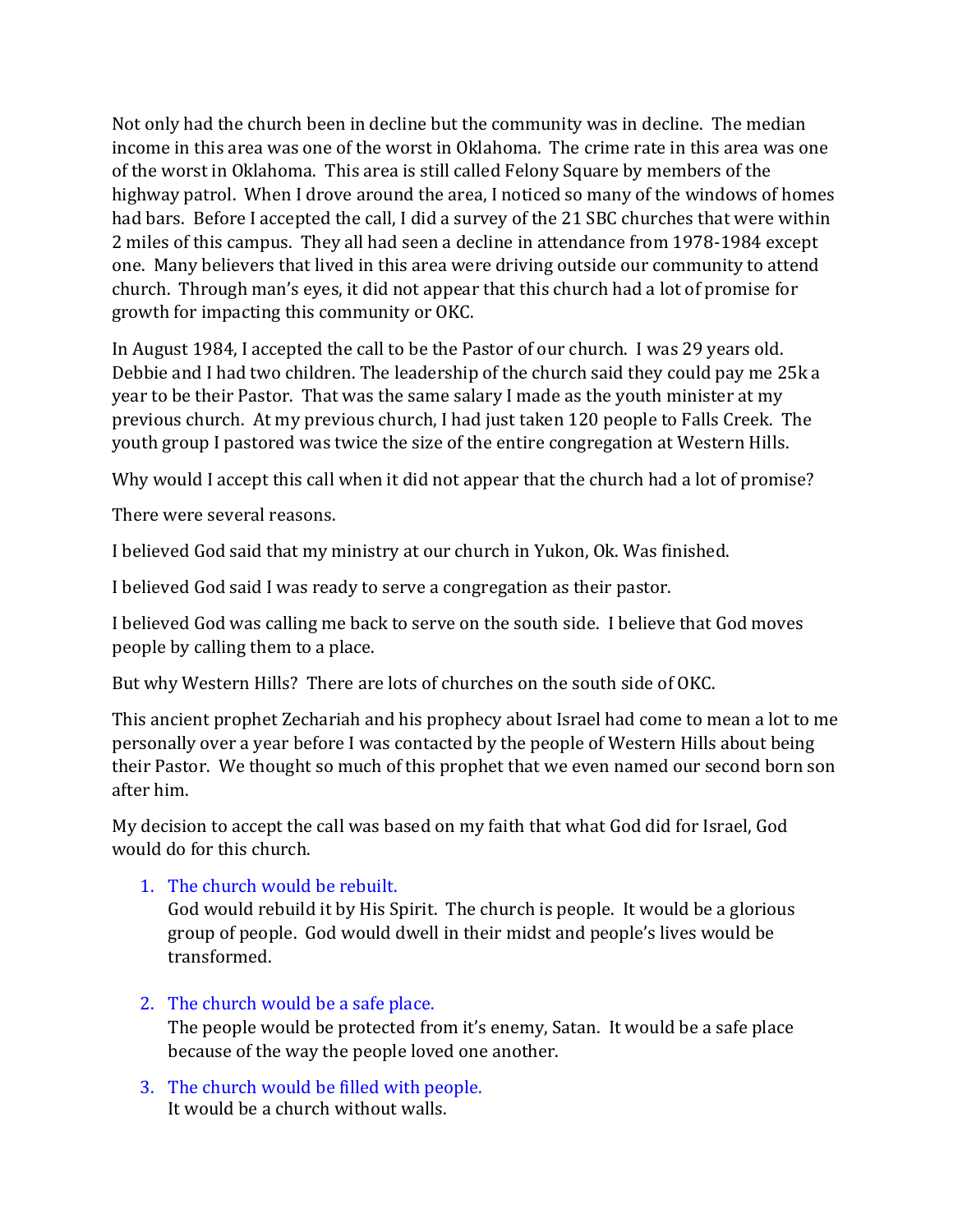The walls of these buildings would not be able to contain the number of people that attended here.

Both the young and the old would worship here and fill these buildings.

The church would grow outside the walls of these buildings. As people met our members, they would say let us go with you for we have heard that God is with you.

4. The church would become a center of worship for people that were not living here. People would travel here just to worship with this local church even though they did not live here.

People would even move here just to be a part of what God was doing in our church.

God would call them here from all directions.

After accepting the call as Pastor, one Sunday morning, I shared what I just shared with you with those 60 people.

I would like to tell you that the people stood up and clapped because of their faith in the vision. There were a few that believed. There were some that were stirred to have hope. But, for the most part…not so much.

It seemed impossible and it was.

It would mean changing some things that were important to the older members. Nearly all 60 people were the older members.

It sounded like a lot of work.

I began to pray fervently for this prophecy to be fulfilled. I then lead the church to pray fervently for this prophecy to be fulfilled. We started early morning prayer meetings at 6am Monday-Friday and those that gathered prayed fervently for this prophecy to be fulfilled.

What I can tell you is that all four of the things I predicted would occur, occurred.

- 1. The church was rebuilt.
- 2. The church was safe place.
- 3. The church was filled with people.
- 4. The church was a center of worship for people that were not living in OKC.

From August 1984-August 1985, the number of people attending our Sunday services grew from 60 to 120. This steady growth on Sundays would continue for several years until we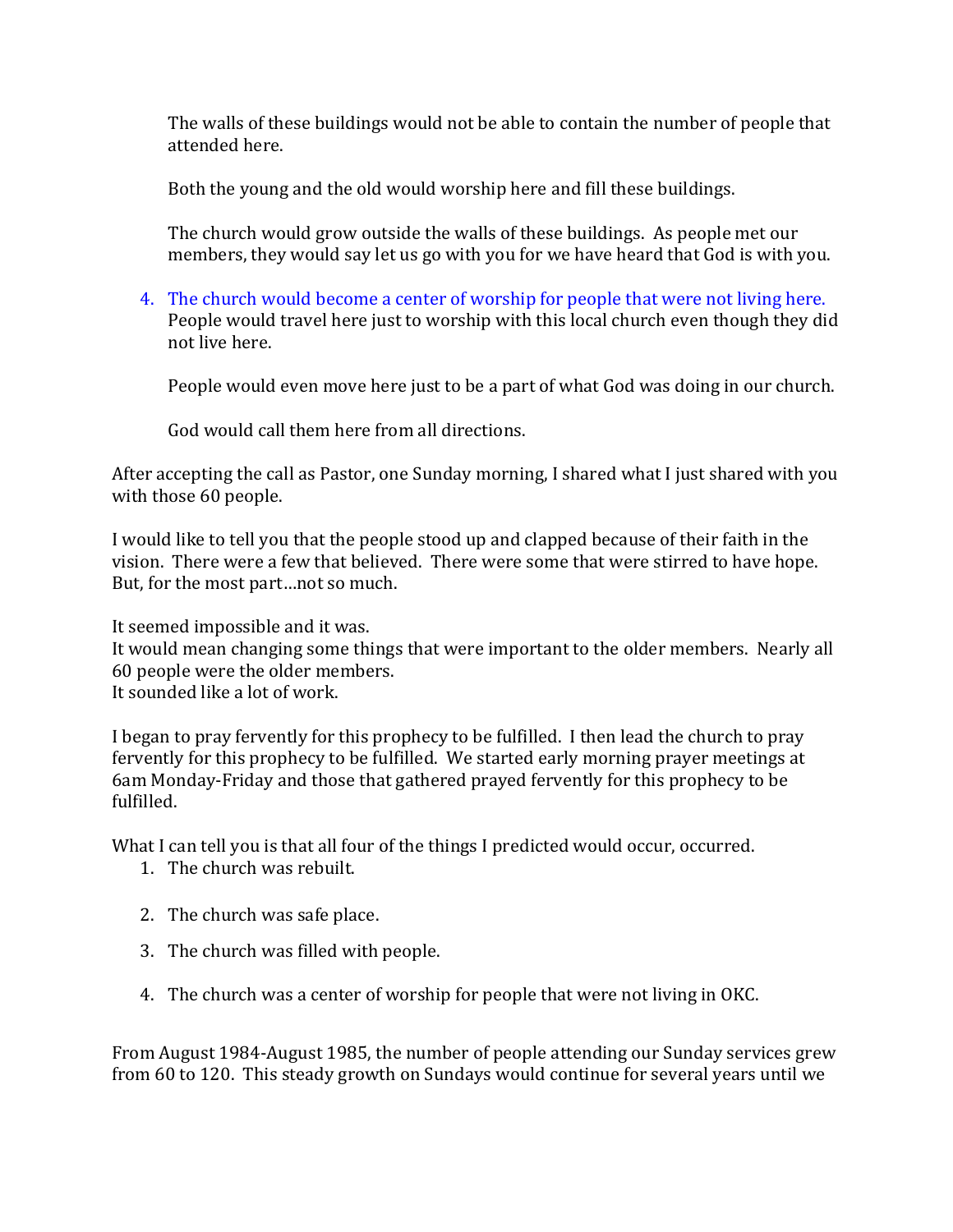were having nearly 600 people on average by 1990. We also had people attending every Sunday that lived in Norman, Edmond, Yukon, Shawnee, and other towns outside of OKC.

We started a worship service once a month on a Friday night and Saturday night, and in each service about 800 people would attend. For these services, people were driving from cities even further away than OKC to be a part of the service. These services would last from 2-3 hours.

People started moving to OKC just to be a part of our church.

When our church met for worship here and in small groups in homes in our community, people's lives began to be transformed. There were powerful testimonies of salvation and freedom from besetting sins and sins that had been in families for generations. One Sunday I preached a message on who we are in Christ and over 70 people wanted to be baptized.

Many of the people whose lives were transformed during that time entered full time ministry.

So, what happened? Why am I still here? Where do we go from here?

What happened? Sin happened. It was my fault as a leader. I was immature. I was unwise. I lead the church wrong.

I lead the church to make worship in song the main engine of our church. I was wrong. It was my fault.

That main engine was eventually replaced in the mid 1990's by raising up fathers to disciple their families. I was wrong. It was my fault.

Both worship in song and fathers discipling their families are very important, but they should never be the main engine that powers a local church.

The main mission of the church is to make disciples that make disciples. Matthew 4:18-22

18 And Jesus, walking by the Sea of Galilee, saw two brothers, Simon called Peter, and Andrew his brother, casting a net into the sea; for they were fishermen.

19 Then He said to them, "Follow Me, and I will make you fishers of men."

20 They immediately left their nets and followed Him.

21 Going on from there, He saw two other brothers, James the son of Zebedee, and John his brother, in the boat with Zebedee their father, mending their nets. He called them, 22 and immediately they left the boat and their father, and followed Him. NKJV

Matthew 28:18-20